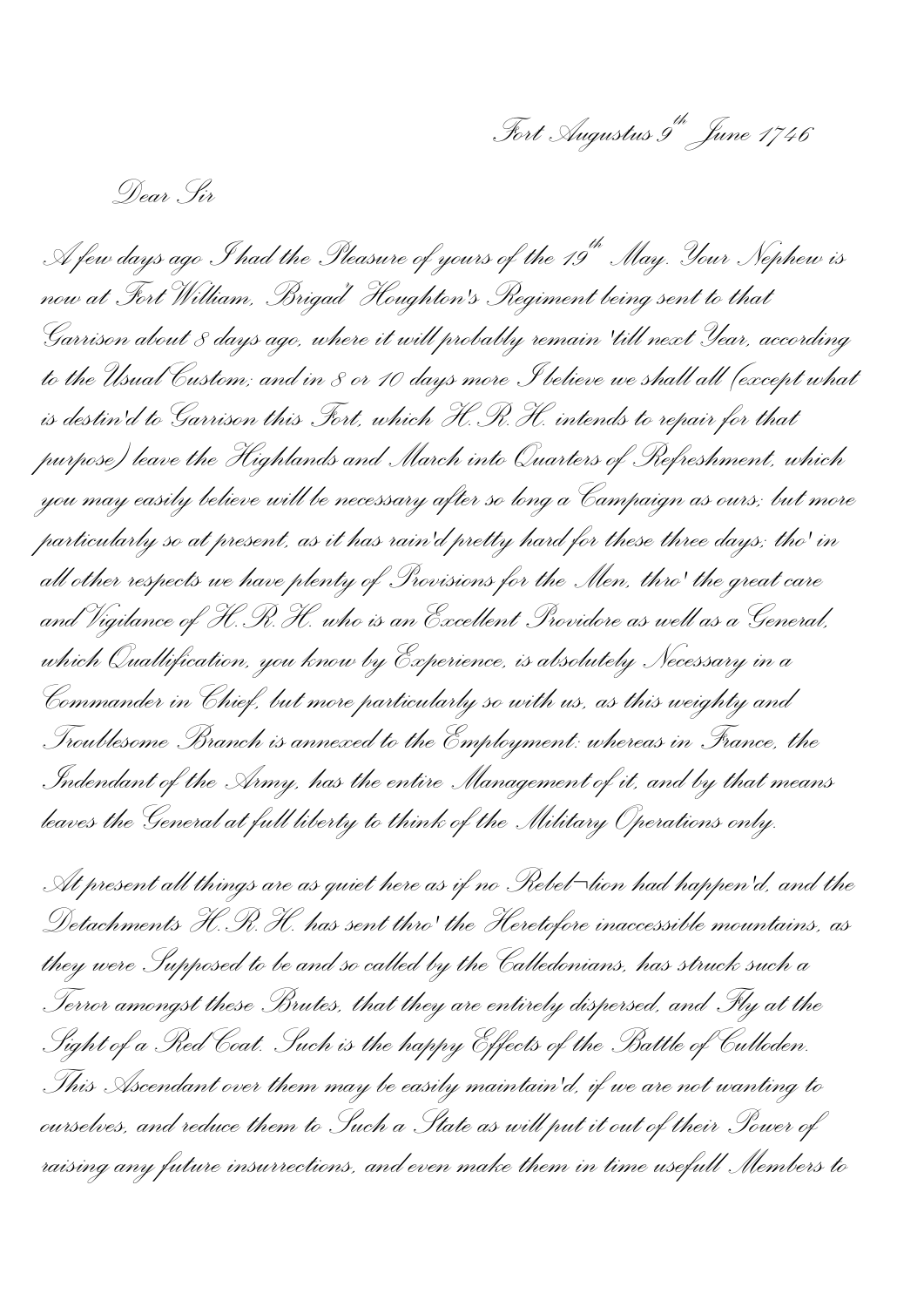*the State, tho' at present they are quite the Reverse. This wil depend on the Resolutions of both Houses of Parliament: and as they have the finest opportunity that ever offer'd, and the means in their Hands to Enforce the Laws they shall make, I can't Suppose they will let it Slip thro' a Childish Tenderness, or the Sollicitations of the Gentlemen of this Country. Besides what you mention, that of destroying the dependance of the Highlanders on their Chiefs, others must be added, such as disarming them for ever, making it Death or immediate Transportation, to any who shall be found with Arms, by which they will in time lose the use of them, as in Ireland, and instead of being Dangerous, may become usefull Subjects to the Common Wealth. In order to keep the Poor People here in an entire Submission and Dependance on their Chiefs, they lett their lands only from Year to Year; they should therefore be obliged to grant pretty long Leases, leaving out all those Clauses of Slavery, which obliges them to appear in Arms at their Command. This will give them a Taste of Property, a thing hitherto unknown to the lower People in this Country, which is the Surest Pledge I know of to Preserve their Loyalty. As the Religion that is Predominant in this Part, if they have any, is Popery, no Priest must be allowed to come amongst them on pain of being Castraited (a Punishment those vermin dread more than the loss of Life); but a proper allowance made to Presbiterian Ministers to dwell amongst them and Convert them from the Errors of Rome. No Episcopal Meeting Houses must be permitted here, under pretence of the Church of England, as they have been only Seminaries of Jacobitism and Rebellion: and if they won't be Saved by the means of the Kirk of Scotland, they shall be Damned as Heathens, for I would allow them no other. This may appear harsh in the Ears of a Divine, and make him conclude that we Soldiers have no Religion at all. To this I shall only make this Reply, that I am for*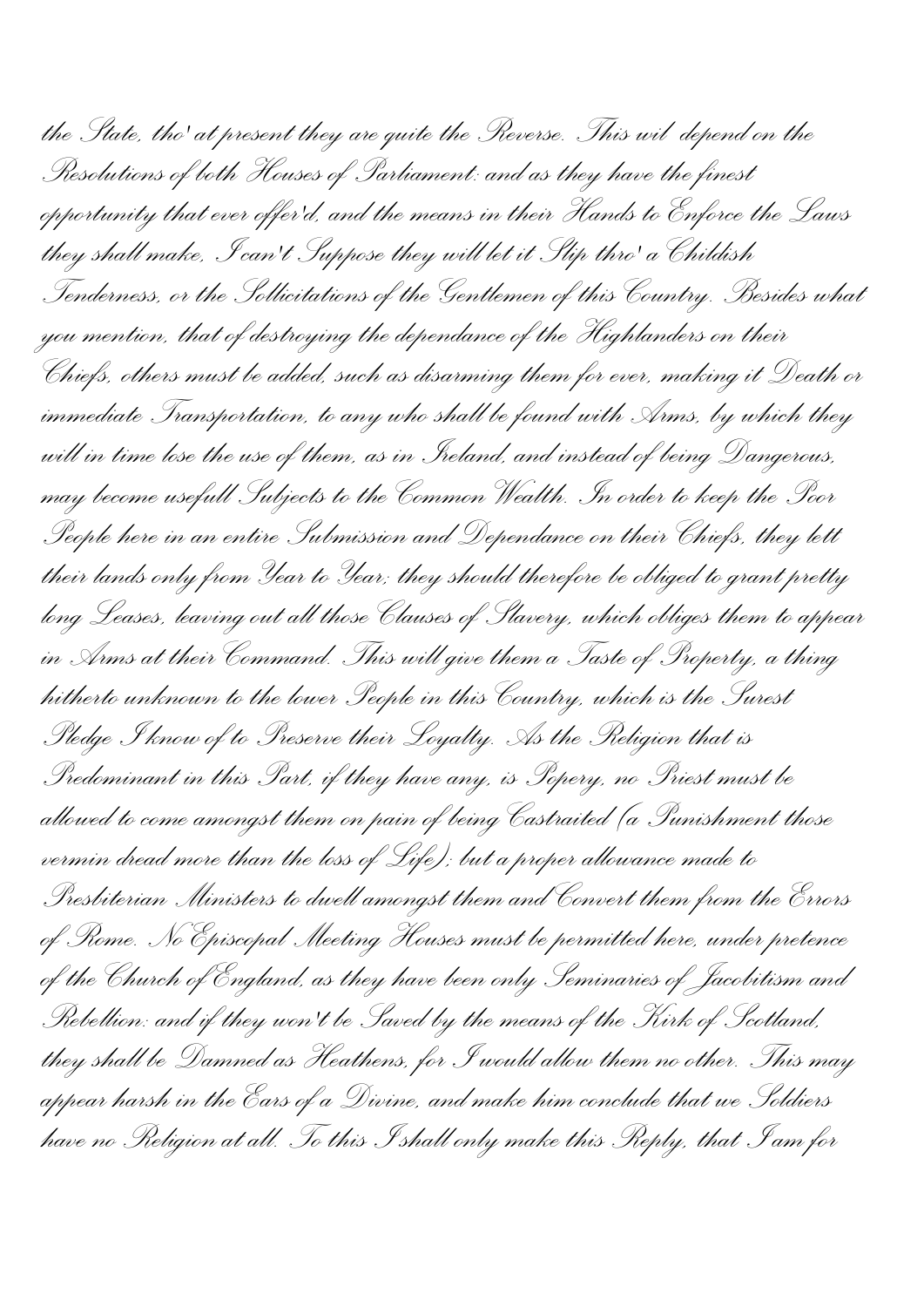*Abollishing all Religions that inculcate Principles to the Prejudice of my King and Country and the overturning of our happy Constitution. Schoolls should likewise be Establish'd in Several Parts of the Highlands, not with a view of making them Learned, but to Teach them English and the Rudements of the Protestant Religion, as the greatest part of the Common People here are ignorant of both. The Charity Schoolls in Ireland is an Excellent Plan for them to follow. By this you see I am not so Bloody minded as to desire a Total Exterpation of these poor Wretches, knowing that the Abject Slavery they are kept in by their Chiefs and the bad Example Set by them is the Chief cause of their Roguery and Rebellion, being certain that Numbers of them were Forced into it contrary to their inclination; and am therefore for endeavouring to Civilize them and make them Taste the Sweets of liberty, and independence on all but the Laws of the Land, neither of which they ever Yet knew, nor any thing but the Sole Will and Pleasure of their Chiefs. These Reflections have carried me beyond the Bounds of a letter, to which a wet day has contributed a good deal as I could not walk out, therefore blame the weather and not me for this tiresome Epistle. In fine, whatever Laws you make for this Country, if you imagine they can be Executed by the Sole Power of the Civil Magistrate, you'll be deceived and tho' I am a Soldier, I am not for investing the Military entirely with it; but would give each a proper share in the Execution, at least for some Years to come, Bad Habits of the Mind, being sooner Cured by Correction, than Exhortation.*

*As a good many of the Highland Estates must now fall into the Crown, by the Attainders; and as these People are vastly Devoted to their Landlords, I am of opinion that the King should keep them, giving the Tenants good Profitable Leases for a certain Term of Years, by which he will not only gain their Affections, but at the Same time, make it their Interest to Support his*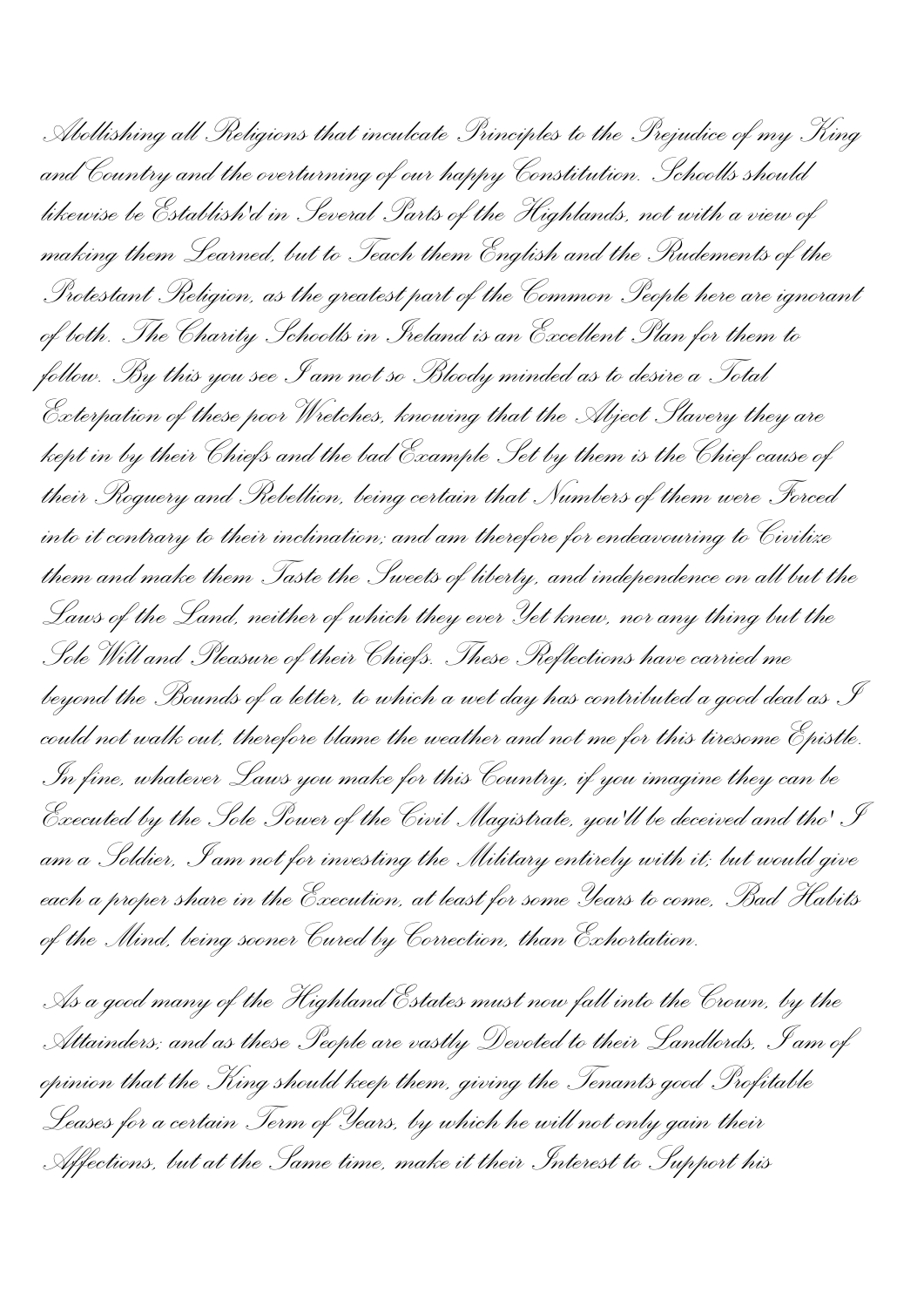*Government; whereas, should His Majesty give them to the leading Men in this Country who have not been in the Rebellion, it may be agreandising them too much, and make them in some measure independant of the Crown, for Gratitude is not the Growth of this Country, Since the Tenants would them look up to their New Masters and not to the King. You see that I Speak my thoughts freely to you just as they enter into my mind, without ranging them in proper order, as you Senators must do before you deliver them to the House, if you expect to be well heard.*

*Your Nephew is gone on Command to the Barrack of Bernara, near the Isle of Sky, where pleasure will not interrupt his Studies, if he is inclined to follow them. When you see our Friend the Mareshal, Assure him of my most Sincere Respects. The News papers say Lord Stour has got leave to Retire from Bussiness and is coming down here to Spend the remainder of his days. I think he is quite in the Right in doing so, as Age impairs the Mind as well as the Body, and Renders us unfit either for the Field, or Cabinet. I have looked upon him in this light, for some time past, and am glad his understanding is yet strong enough to convince him of it. Lord George Sackville has been on Command with 800 MenRanging over all the Highlands on the Western Coast, in pursuit of the Rebells, from Bernara down to Argyllshire. This expedition was for a Fortnight, and he returns to Morrow. Lord Loudoun with the McDonalds and McCleods are doing the Same in Badenock; Brigad<sup>r</sup> Mordaunt is sending Partlars from Perth thro' that County and M.: Gen: Campbell with the Argyllshire Men is Employ'd in those Parts and in the Islands, in Short H.R.H. will so Effectually Subdue this Country before he leaves it, that Rebellion will not in haste raise up its head again. We hear Lord Lovat is taken somewhere in Argyllshire, Lord George having drove him from these parts; and*